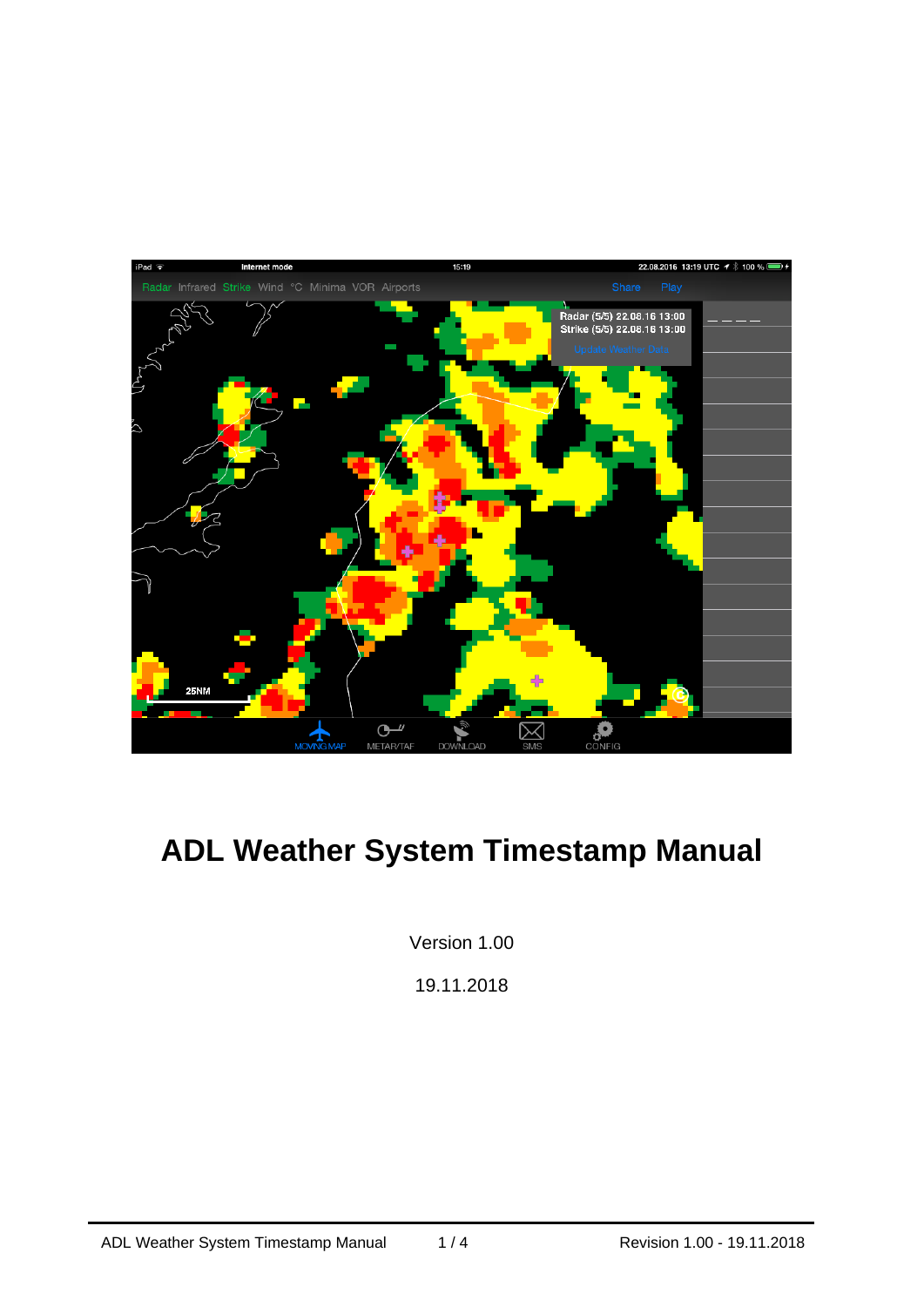## **1 Warning**

While we do everything we can to ensure quality the ADL1 weather system it might not work at any time. In addition the system may display false information. **NEVER PENETRATE WEATHER BASED ON THE INFORMATION PROVIDED BY THE ADL SYSTEM.** This information is for situational awareness only.

### **2 General information**

Data link weather information will always come with some sort of delay. This document discusses what kind of delays you can actually expect.

#### **Please note that this document applies to the European ADL weather products only. Data link weather products for other regions of the World are processed differently and have different delays.**

Please also note there is much information available for the United States which claims to explain data link weather delays but in fact this information applies to the US only. European systems work quite differently.

All timestamps on the ADL system are UTC.

#### **3 ADL Weather update rhythm**

If you start the automatic download mode the ADL device will try to download new data at 04, 19, 34 and 49 minutes every hour. You should then receive radar, strike and infrared data timestamped 00, 15, 30, 45 minutes along with the latest minima, METAR/TAF, winds and temperatures aloft. This rhythm is optimized for the radar and infrared data while we try to match the rest of the data to it.

#### **4 Radar**

The timestamp of the European radar product is the moment of the last meteorological measurement. All further processing is done after the timestamp. Thus a radar product for timestamp 12:00 will usually be available until latest 12:04 on the ADL system. Please note that for example US weather is time stamped at publication and thus will artificially appear a bit newer compared to European data.

The European timestamp of 12:00 means the latest meteorological data contained was measured approximately at 12:00. The weather services do not fully disclose what the age of the oldest contained meteorological data is. We are told it is usually a maximum of 5 minutes. Thus a radar images time stamped 12:00 will usually contain radar data measured between 11:55 and 12:00 and be available at 12:04.

New data is available every 15 minutes on the ADL system. So in the end the displayed data can have a maximum age of 5 minutes measurement, 4 minutes processing 15 minutes end of download rhythm which equals a maximum delay of 24 minutes. In a best case the data will only be 4 minutes old for processing.

Some countries have systems which update in 5 minute intervals but due to internal processing delays this does not result in any significant improvement over the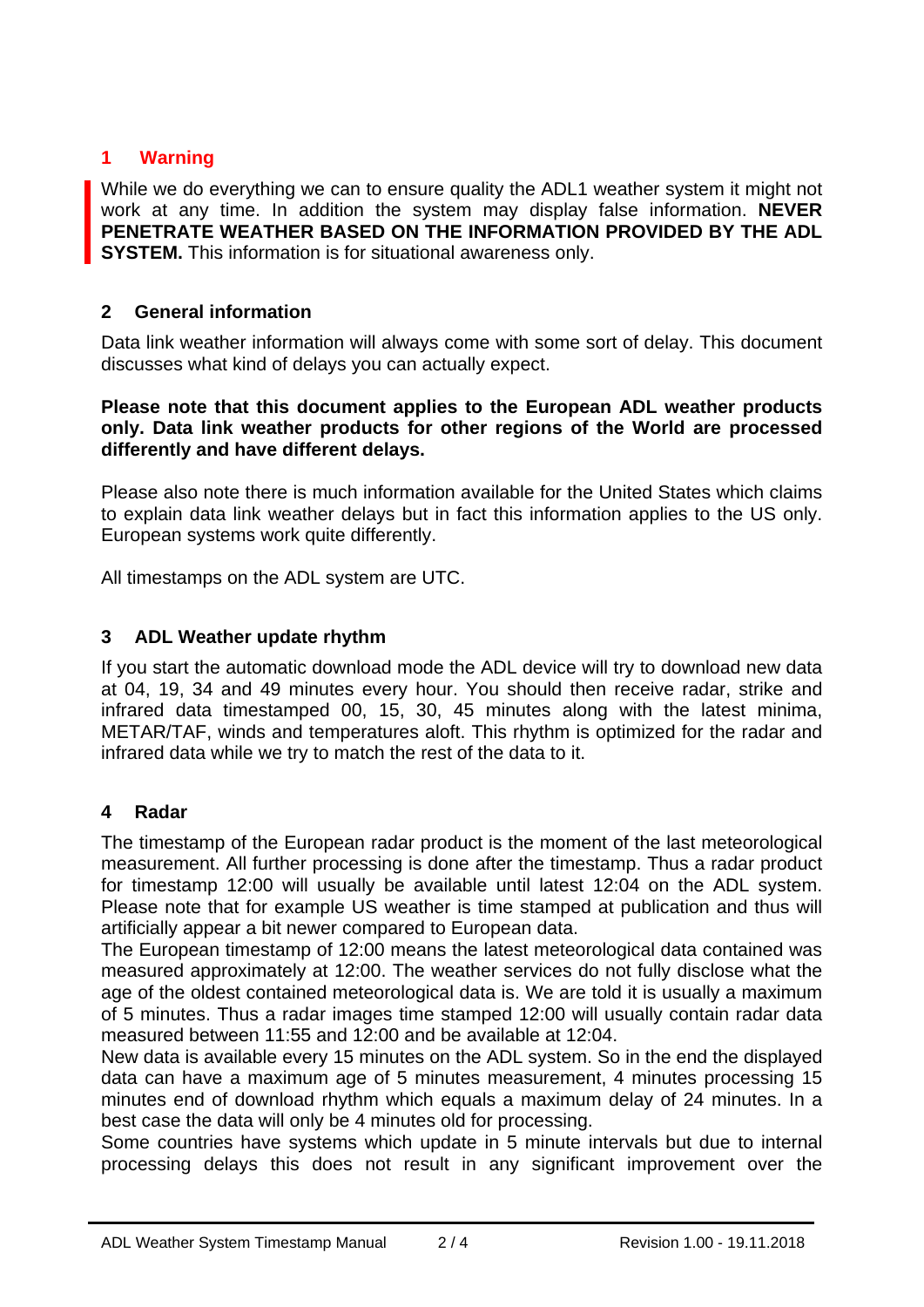conventional 15 minute updates with less processing delay. Therefore the ADL system offers only updates in 15min intervals.

## **5 Strikes**

The timestamp of the strike product is again the moment of the last meteorological measurement. Thus a strike image time stamped 12:00 contains strike information measures until 12:00. In line with the radar data this data is available at 04, 19, 34, 49 minutes every hour. The data usually contains strikes measured in the last 10 minutes before the timestamp. So the 12:00 data contains data measured between 11:50 and 12:00 and is available at 12:04

#### **6 Infrared**

The infrared satellite data is generated as a single snapshot and not measured over a longer period of time. So the 12:00 image was taken at 12:00. It is then transmitted, processed and made available on the ADL system at 12:04. Updates are available every 15 minutes.

## **7 METAR / TAF**

METAR and TAF data is available on the ADL system as soon as it is available on the weather service servers. From practical experience we know that there can be a delay of 4 to 5 minutes until a METAR is available while for example the local ATIS is updated much faster. The update rhythm of the METAR/TAF depends on the country and airport. German airports update usually at 20 and 50 every hour and with the delay the data is available around 25, 55 minutes every hour.

## **8 Minima**

The colour coded approach minima are simply another representation of the METAR data. This delay is the same as the one for METAR/TAF. The final timestamp of the minima product is then the moment of the download. This download can contain METAR up to 40 minutes old. The minima weather product is supposed to give an overview. If you intend to land at an airport always also download the more detailed textual METAR.

## **9 Wind / Temperatures aloft**

The wind and temperature data is based on predictions provided as part of the global GFS weather prediction system. This data is available in 3 hour intervals at 0, 3, 6, 9 … hours every day. The ADL system will download until one hour after the timestamp the old data and then 2 hours before the next timestamp the new data. Thus the timestamp of the wind and temperature data can also be in the future, which is impossible for the other weather products.